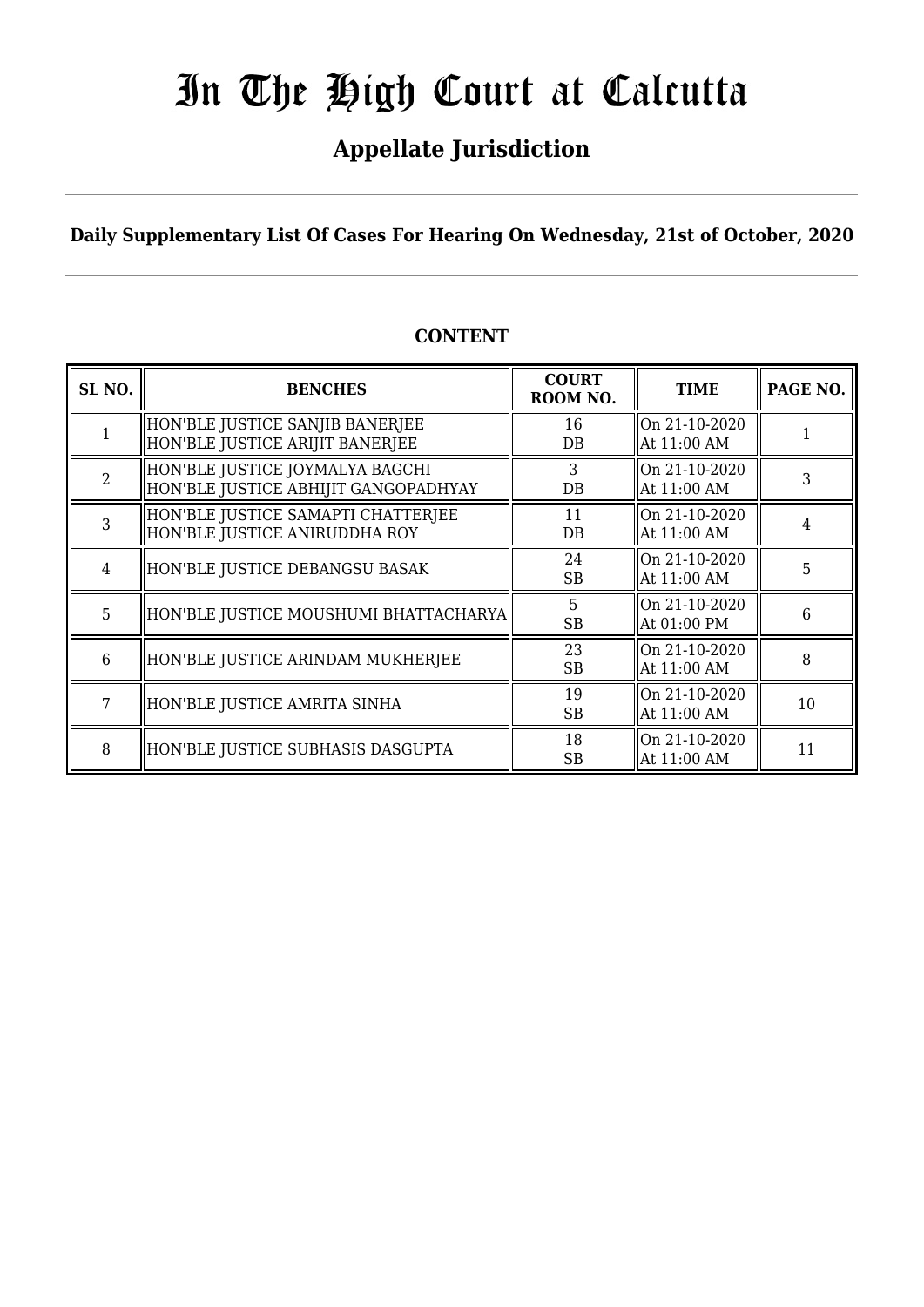

## **Appellate Side**

**SUPPLEMENTARY CAUSELIST For Wednesday The 21st October 2020**

> **COURT NO. 16 DIVISION BENCH (DB)**

#### **HON'BLE JUSTICE SANJIB BANERJEE HON'BLE JUSTICE ARIJIT BANERJEE (VIA VIDEO CONFERENCE)**

### **NOTE : MATTERS WILL BE TAKEN UP THROUGH PHYSICAL HEARING ONLY WHEN BOTH THE PARTIES ARE AGREED.**

|                | <b>HABEAS CORPUS</b>                    |                                         |                                                                                                       |  |
|----------------|-----------------------------------------|-----------------------------------------|-------------------------------------------------------------------------------------------------------|--|
| $\mathbf{1}$   | WPA/5703/2020                           | <b>BABUN MONDAL</b>                     | TARUN JYOTI TEWARI                                                                                    |  |
|                |                                         | <b>VS</b><br>STATE OF WEST BENGAL & ORS |                                                                                                       |  |
|                | IA NO: CAN/1/2020(Old No:CAN/3625/2020) |                                         |                                                                                                       |  |
|                |                                         | <b>MOTION</b>                           |                                                                                                       |  |
| 2              | WPA/6597/2020                           | TATHAGATA DATTA                         | TATHAGATA DATTA (IN-                                                                                  |  |
|                |                                         | VS<br>UNION OF INDIA & ORS              | PERSON)                                                                                               |  |
|                | IA NO: CAN/1/2020(Old No:CAN/5412/2020) |                                         |                                                                                                       |  |
|                |                                         | <b>APPLICATION</b>                      |                                                                                                       |  |
| 3              | WPA/8520/2020                           | AJAY KUMAR DE                           | ankan biswas                                                                                          |  |
|                |                                         | VS<br>THE STATE OF WEST BENGAL          |                                                                                                       |  |
|                |                                         |                                         | IA NO: CAN/1/2020, CAN/2/2020, CAN/3/2020, CAN/4/2020, CAN/5/2020, CAN/6/2020, CAN/7/2020, CAN/8/2020 |  |
|                |                                         | APPLICATION FOR ANTICIPATORY BAIL       |                                                                                                       |  |
| $\overline{4}$ | CRM/6808/2020                           | KASIMA BEWYA @ KASEMA BEWA              | <b>ASIF DEWAN</b>                                                                                     |  |
|                |                                         | <b>VS</b>                               |                                                                                                       |  |
|                |                                         | State of West Bengal                    |                                                                                                       |  |
|                | IA NO: CRAN/1/2020                      |                                         |                                                                                                       |  |
| 5              | CRM/6887/2020                           | ABDUL ALIM MONDAL<br><b>VS</b>          | ROBIUL ISLAM                                                                                          |  |
|                |                                         | State of West Bengal                    |                                                                                                       |  |
|                | IA NO: CRAN/1/2020                      |                                         |                                                                                                       |  |
| 6              | CRM/6981/2020                           | SURAJIT PODDAR                          | <b>BITASOK BANERJEE</b>                                                                               |  |
|                |                                         | VS<br>State of West Bengal              |                                                                                                       |  |
|                | IA NO: CRAN/2/2020                      |                                         |                                                                                                       |  |
| 7              | CRM/6984/2020                           | JYOTSA BIBI ALIAS MALEKA BIBI           | DIPTENDU BANERJEE                                                                                     |  |
|                |                                         | <b>VS</b><br>State of West Bengal       |                                                                                                       |  |
|                | IA NO: CRAN/1/2020                      |                                         |                                                                                                       |  |
| 8              | CRM/6985/2020                           | <b>BAKUL SK AND ORS</b>                 | SANTANU MAJI                                                                                          |  |
|                |                                         | <b>VS</b>                               |                                                                                                       |  |
|                |                                         | State of West Bengal                    |                                                                                                       |  |

IA NO: CRAN/1/2020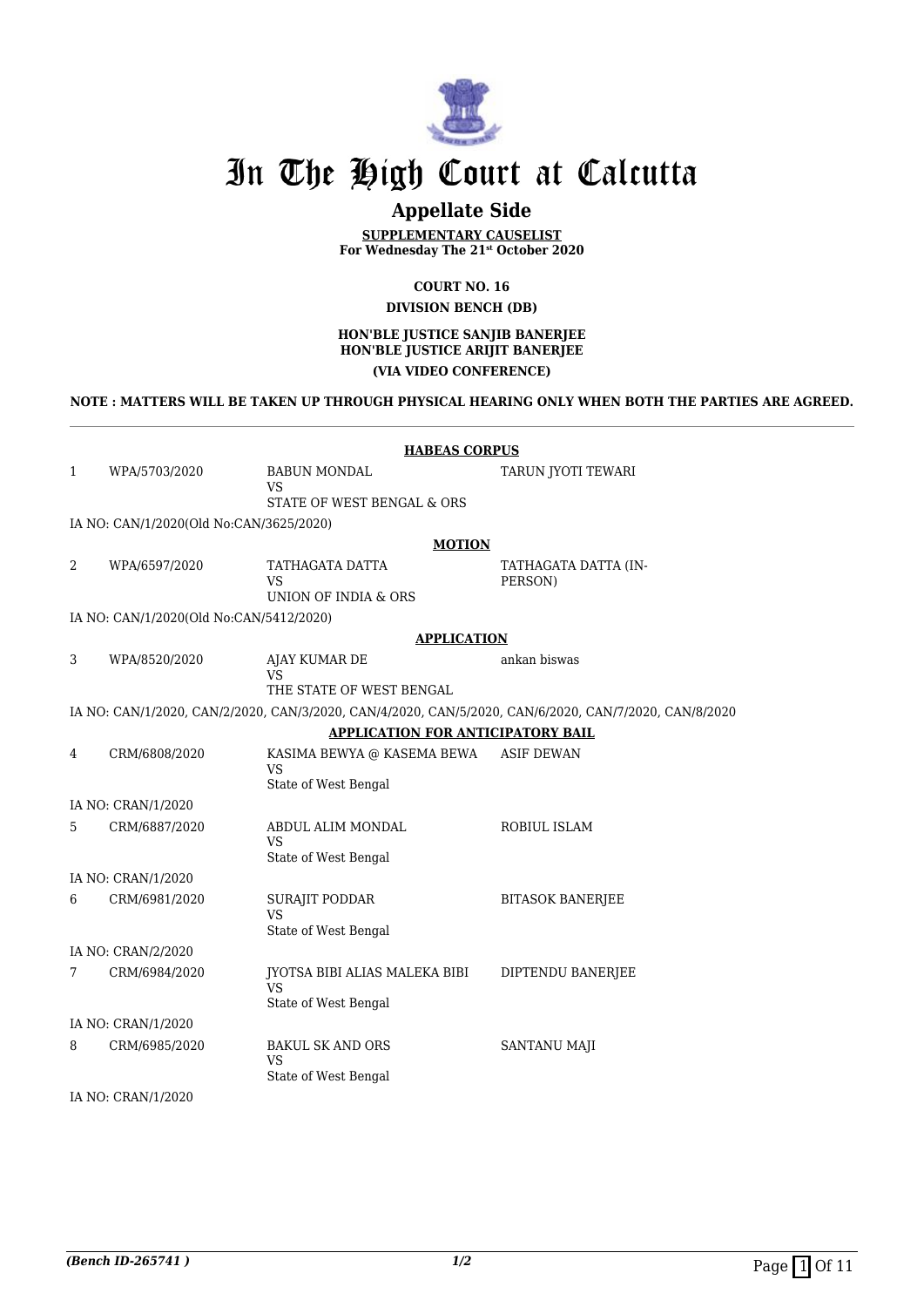## *SUPPLEMENTARY CAUSELIST COURT NO 16-FOR WEDNESDAY THE 21ST OCTOBER 2020 HIGH COURT OF CALCUTTA - 2 -*

| 9  | CRM/6990/2020      | MOSSARAF HOSSAIN ALIAS TITON<br>AND ORS<br><b>VS</b><br>State of West Bengal         | <b>SALMAN HASAN</b>             |
|----|--------------------|--------------------------------------------------------------------------------------|---------------------------------|
|    | IA NO: CRAN/1/2020 |                                                                                      |                                 |
| 10 | CRM/7039/2020      | <b>BISWAJIT GHOSH</b><br>VS<br>State of West Bengal                                  | ATIS KR BISWAS                  |
|    | IA NO: CRAN/1/2020 |                                                                                      |                                 |
| 11 | CRM/7119/2020      | MOMIN HAQUE<br>VS<br>State of West Bengal                                            | SHRAMAN SARJKAR                 |
|    | IA NO: CRAN/1/2020 |                                                                                      |                                 |
| 12 | CRM/7126/2020      | <b>SUBIR DEB</b><br>VS<br>State of West Bengal                                       | MADHUSHRI DUTTA<br>MAJUMDER     |
|    | IA NO: CRAN/1/2020 |                                                                                      |                                 |
| 13 | CRM/7162/2020      | jalaluddin mollick<br>VS<br>State of West Bengal                                     | ASIS BHATTACHARYYA              |
|    | IA NO: CRAN/1/2020 |                                                                                      |                                 |
| 14 | CRM/8230/2020      | <b>BUDDHADEV DAS</b><br>VS<br>State of West Bengal                                   | ARUP KUMAR BHOWMICK             |
| 15 | CRM/8233/2020      | AMANA @AMNA KHATUN AND<br><b>OTHERS</b><br>VS<br>State of West Bengal                | MD M. NAZAR<br><b>CHOWDHURY</b> |
| 16 | CRM/8262/2020      | AKHTER MANDAL @ AKTAR ALI<br><b>SARKAR</b><br>VS<br>STATE OF WEST BENGAL AND<br>ORS. | KAUSHIK CHAUDHURY               |
| 17 | CRM/8386/2020      | SARIFA BIBI SK AND ANR<br>VS<br>State of West Bengal                                 | SANDIP CHAKRABORTY              |
|    |                    | <b>CIVIL MATTER</b>                                                                  |                                 |
| 18 | MAT/678/2020       | SK IBRAHIM AND ANR<br>VS<br><b>BHADRESWAR MUNICIPALITY</b><br>AND ORS                | <b>SYED NURUL AREFIN</b>        |

IA NO: CAN/1/2020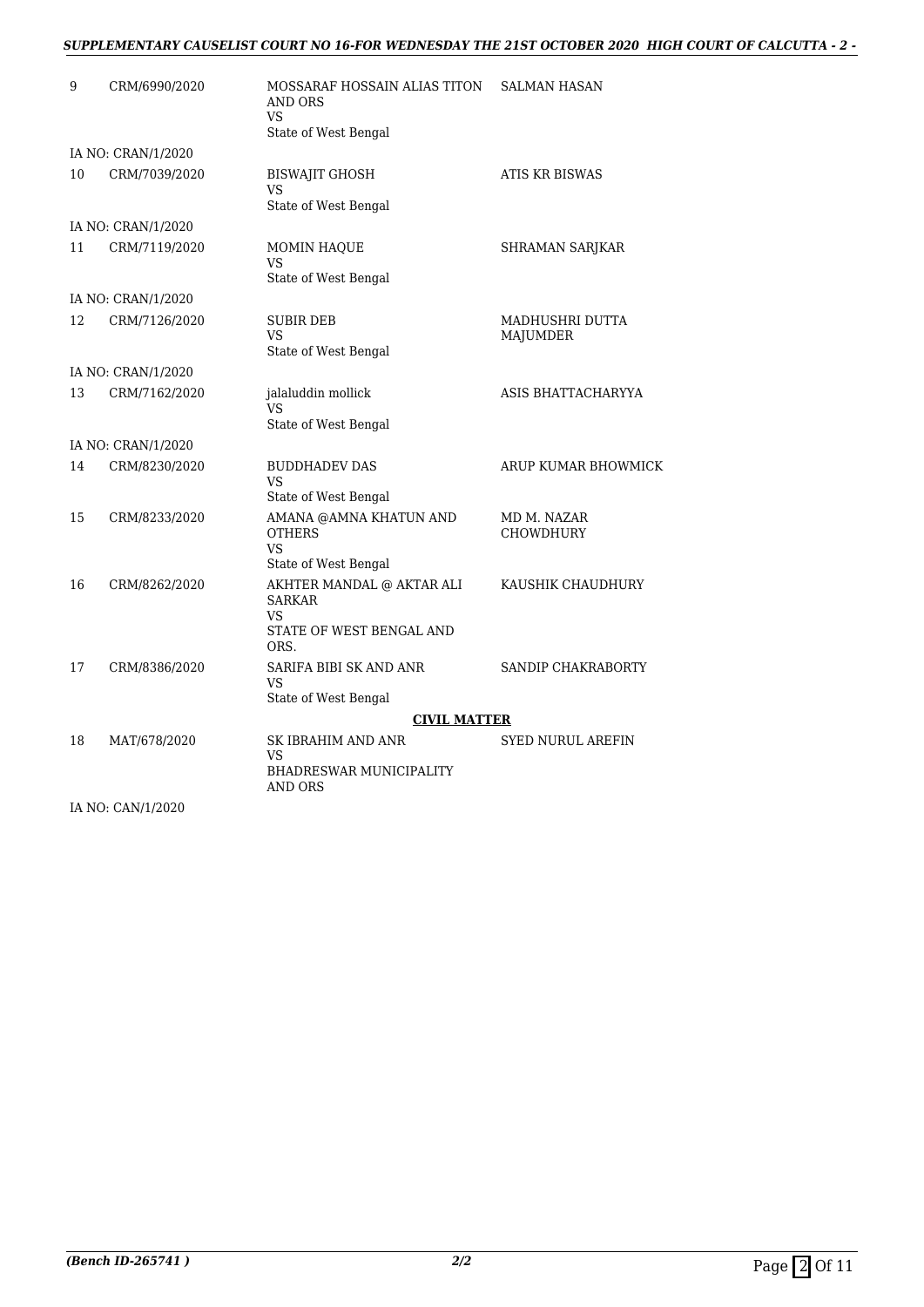

## **Appellate Side**

**SUPPLEMENTARY CAUSELIST For Wednesday The 21st October 2020**

> **COURT NO. 3 DIVISION BENCH (DB)**

**HON'BLE JUSTICE JOYMALYA BAGCHI HON'BLE JUSTICE ABHIJIT GANGOPADHYAY ( VIA VIDEO CONFERENCE )**

**NOTE: MATTERS WILL BE TAKEN UP THROUGH PHYSICAL HEARING ONLY WHEN BOTH THE PARTIES ARE AGREED.**

## **APPLICATION FOR ANTICIPATORY BAIL**

NAZIR AHMED

1 CRM/8483/2020 SK ABDUL WAHED VS State of West Bengal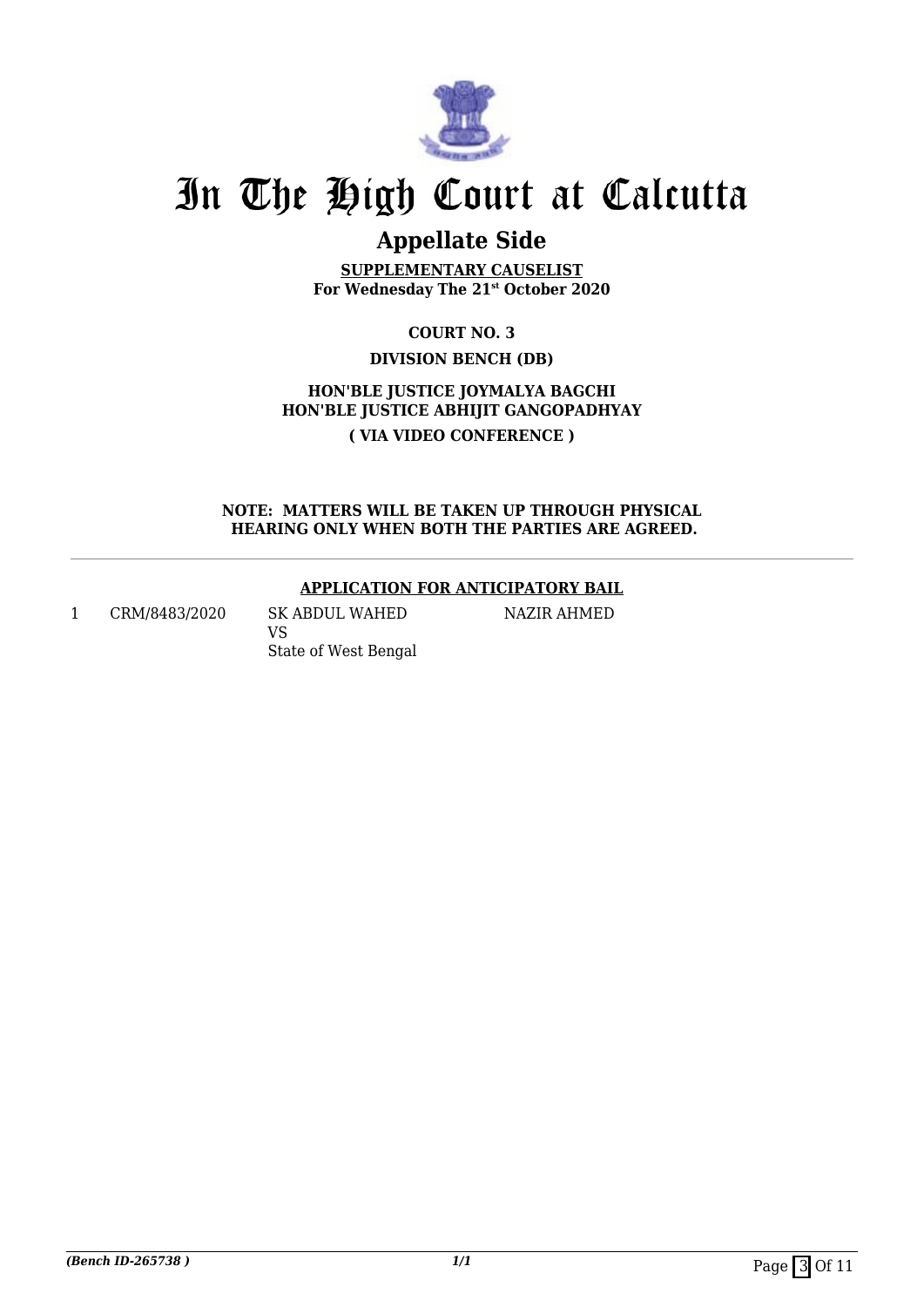

## **Appellate Side**

**SUPPLEMENTARY CAUSELIST For Wednesday The 21st October 2020**

#### **COURT NO. 11 DIVISION BENCH (DB)**

#### **HON'BLE JUSTICE SAMAPTI CHATTERJEE HON'BLE JUSTICE ANIRUDDHA ROY (VIA VIDEO CONFERENCE)**

**NOTE : MATTERS WILL BE TAKEN UP THROUGH PHYSICAL HEARING ONLY WHEN BOTH THE PARTIES ARE AGREED.**

### **APPLICATION FOR BAIL**

| CRM/8121/2020      | MAHABUL MIA @ RAJU RAHAMAN<br>VS<br>State of West Bengal              | <b>SUMAN SEHANABIS</b><br>MANDAL |  |  |
|--------------------|-----------------------------------------------------------------------|----------------------------------|--|--|
|                    | APPLICATION FOR ANTICIPATORY BAIL                                     |                                  |  |  |
|                    |                                                                       |                                  |  |  |
| 2<br>CRM/8057/2020 | MIZANUR RAHAMAN<br>VS                                                 | SUMANTA CHAKRABORTY              |  |  |
|                    | State of West Bengal                                                  |                                  |  |  |
| 3<br>CRM/8151/2020 | CHAITI KAHAR @ BANDANA<br>KAHAR AND ORS<br>VS<br>State of West Bengal | <b>SUJOY SARKAR</b>              |  |  |
|                    | <b>CIVIL APPEALS</b>                                                  |                                  |  |  |
| MAT/718/2020<br>4  | <b>SAURAV RUNGTA</b><br>VS<br>SURAJIT KAR AND ORS                     | SAPTARSHI KUMAR MAL              |  |  |
| IA NO: CAN/1/2020  |                                                                       |                                  |  |  |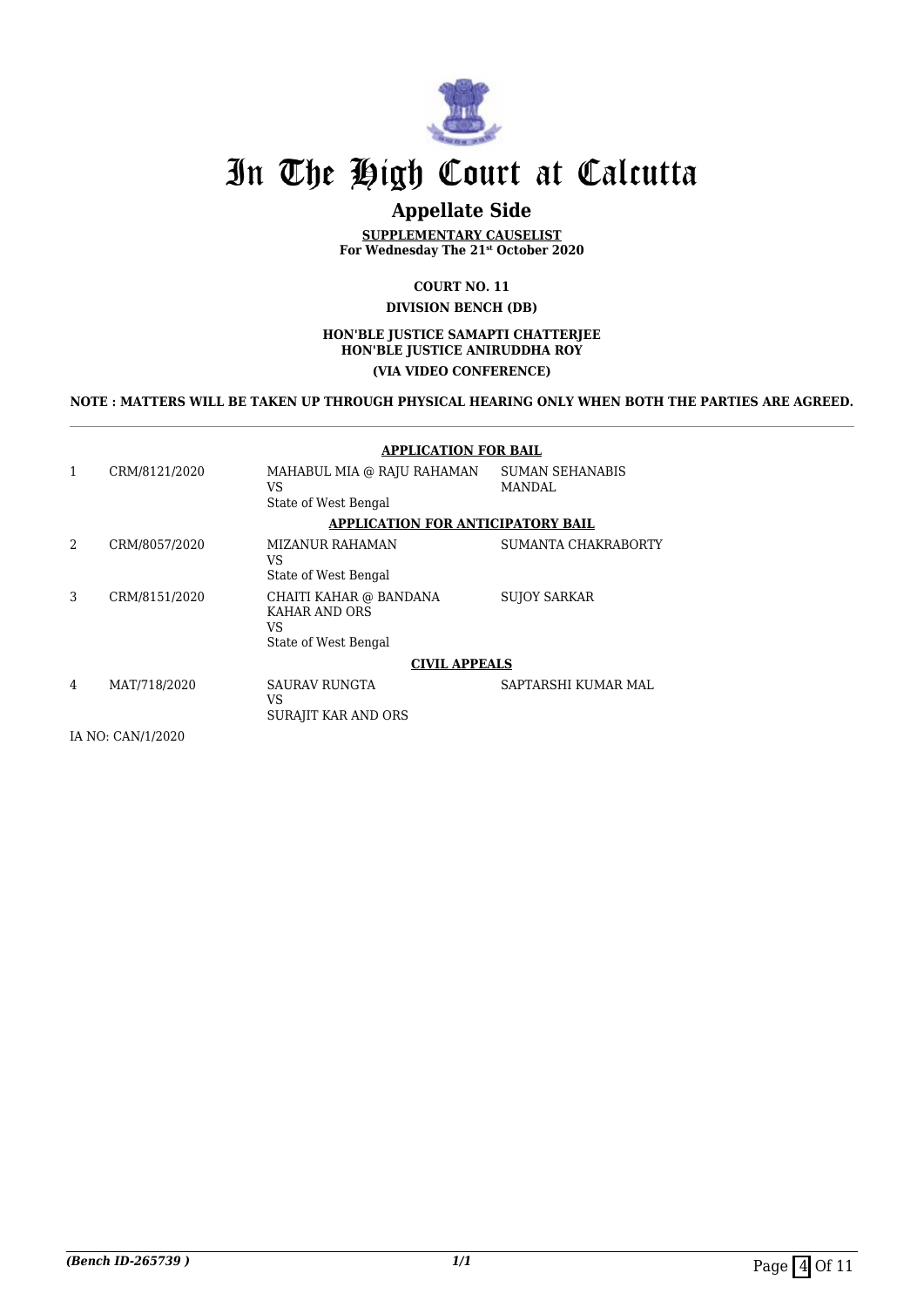

## **Appellate Side**

**SUPPLEMENTARY CAUSELIST For Wednesday The 21st October 2020**

> **COURT NO. 24 SINGLE BENCH (SB)**

### **HON'BLE JUSTICE DEBANGSU BASAK (VIA VIDEO CONFERENCE)**

## **NOTE : MATTERS WILL BE TAKEN UP THROUGH PHYSICAL HEARING ONLY WHEN BOTH THE PARTIES ARE AGREED.**

|   |               | <b>MOTION</b>                                                   |                 |
|---|---------------|-----------------------------------------------------------------|-----------------|
|   | WPA/8505/2020 | EMAMI AGROTECH LTD<br>VS<br>STATE OF WEST BENGAL AND<br>ORS.    | AMAL KUMAR SAHA |
| 2 | WPA/9026/2020 | GITA RANI ROY AND ANR<br>VS<br>STATE OF WEST BENGAL AND<br>ORS. | SUKANTA GHOSH   |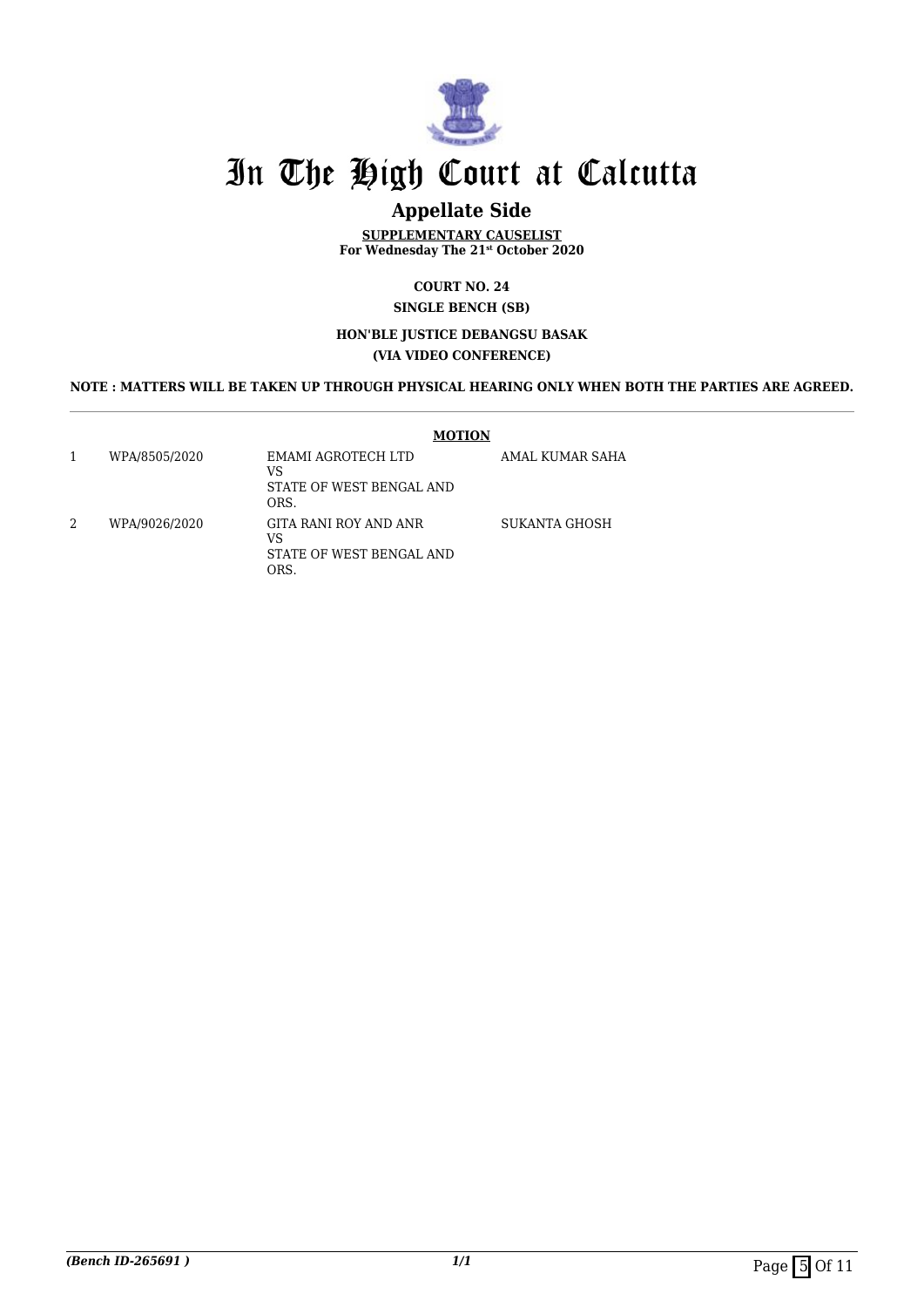

## **Appellate Side**

**SUPPLEMENTARY CAUSELIST For Wednesday The 21st October 2020**

## **COURT NO. 5 SINGLE BENCH (SB) AT 1:00 PM HON'BLE JUSTICE MOUSHUMI BHATTACHARYA (VIA VIDEO CONFERENCE)**

### **NOTE : MATTERS WILL BE TAKEN UP THROUGH PHYSICAL HEARING ONLY WHEN BOTH THE PARTIES ARE AGREED**

## **TO BE MENTIONED**

| WPA/9597/2019 | AKTARUL ISLAM KAYAL &<br>ORS | RUCHIRA<br>CHATTERJEE |
|---------------|------------------------------|-----------------------|
|               | VS                           |                       |
|               | STATE OF WEST BENGAL &       |                       |
|               | ORS                          |                       |

IA NO: CAN/1/2019(Old No:CAN/5957/2019), CAN/2/2019(Old No:CAN/9609/2019), CAN/3/2020(Old No:CAN/1308/2020), CAN/4/2020(Old No:CAN/3239/2020)

| wt2 WPA/11944/2019 | SNEHANSU RAKSHIT & ORS JHUMA |             |
|--------------------|------------------------------|-------------|
|                    | VS.                          | CHAKRABORTY |
|                    | STATE OF WEST BENGAL&        |             |
|                    | ORS                          |             |
|                    |                              |             |

IA NO: CAN/1/2019(Old No:CAN/11642/2019), CAN/2/2019(Old No:CAN/11643/2019), CAN/3/2019(Old No:CAN/11645/2019), CAN/4/2019(Old No:CAN/11646/2019), CAN/5/2019(Old No:CAN/11648/2019), CAN/6/2019(Old No:CAN/11649/2019), CAN/7/2019(Old No:CAN/11650/2019), CAN/8/2019(Old No:CAN/11651/2019), CAN/9/2019(Old No:CAN/11656/2019), CAN/10/2019(Old No:CAN/11657/2019), CAN/11/2019(Old No:CAN/11659/2019), CAN/12/2019(Old No:CAN/11662/2019), CAN/13/2019(Old No:CAN/11663/2019), CAN/14/2019(Old No:CAN/11681/2019)

| wt3 WPA/20928/2019 | KISHOR SARKAR & ORS<br>VS<br>STATE OF WEST BENGAL &<br><b>ORS</b>           | <b>BIKRAM BANERJEE</b> |
|--------------------|-----------------------------------------------------------------------------|------------------------|
| wt4 WPA/20931/2019 | SADANANDA CHATTERJEE<br>& ORS<br>VS<br>STATE OF WEST BENGAL &<br><b>ORS</b> | BIKRAM BANERJEE        |
| wt5 WPA/5525/2020  | <b>BHANU ROY &amp; ORS</b><br>VS<br>STATE OF WEST BENGAL &<br><b>ORS</b>    | <b>GOPA BISWAS</b>     |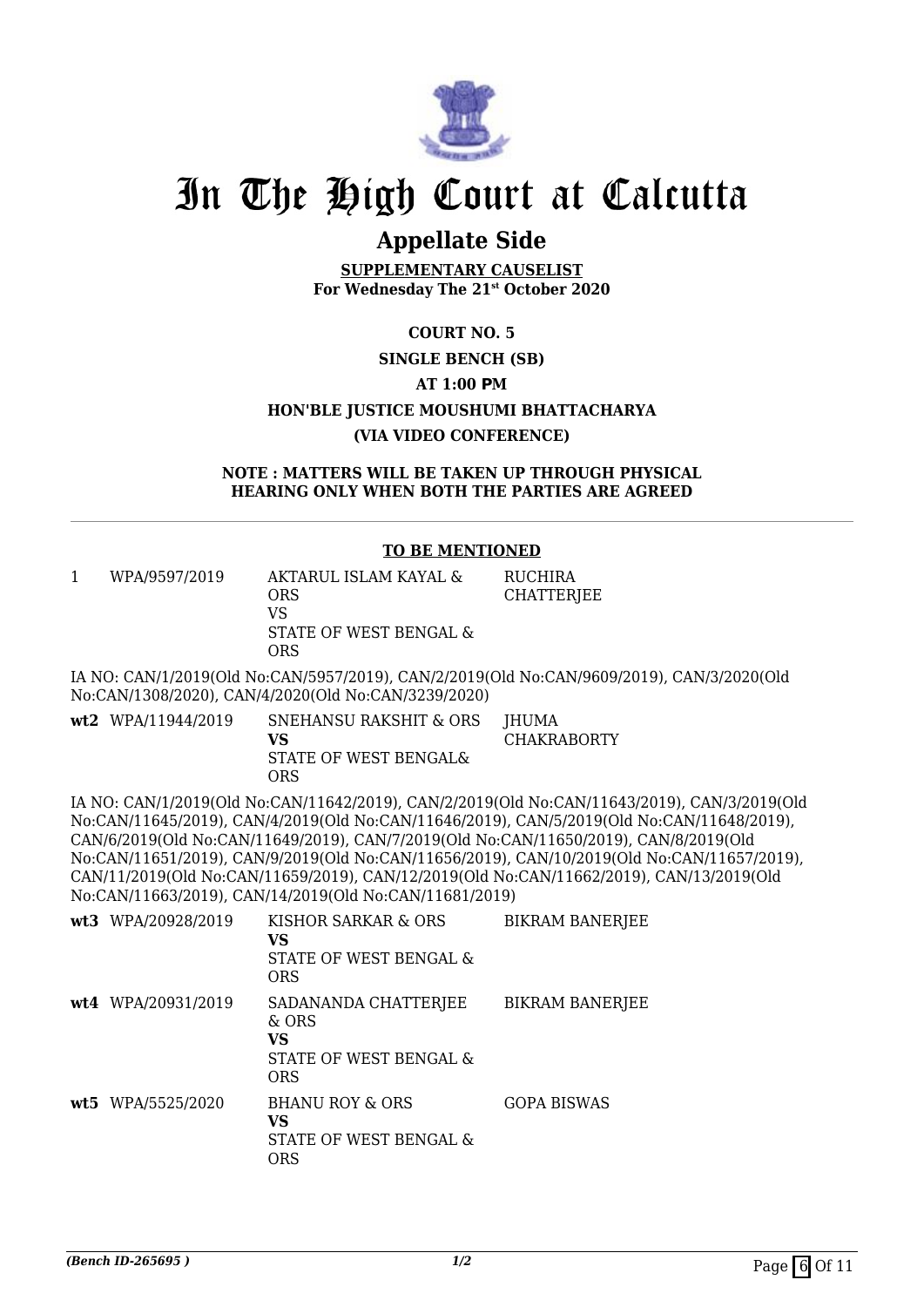| <b>wt6</b> WPA/9180/2019 | SANGITA MAITI & ORS    | DONA GHOSH |
|--------------------------|------------------------|------------|
|                          | VS                     |            |
|                          | STATE OF WEST BENGAL & |            |
|                          | ORS                    |            |

IA NO: CAN/1/2019(Old No:CAN/5948/2019), CAN/2/2019(Old No:CAN/6893/2019)

| <b>wt7</b> WPA/6591/2020 | KOWSIK OJHA & ORS                    | SUPREEM NASKAR |
|--------------------------|--------------------------------------|----------------|
|                          | VS.<br>STATE OF WEST BENGAL &<br>ORS |                |

IA NO: CAN/1/2020(Old No:CAN/5399/2020)

( IN ADDITION TO THE ABOVE MATTERS, THE WRIT PETITIONS MENTIONED IN THE LIST APPENDED TO THE ORDER DATED 16TH OCTOBER, 2020 HAVE ALSO BEEN ASSIGNED TO THIS BENCH BY AN ORDER DATED 16TH OCTOBER, 2020 . )

### **MOTION**

8 WPA/5808/2020 PROF DR. SRUTI BANDOPADHYAY VS VISVA-BHARATI & ORS PUSPAL CHAKRRABORTY

IA NO: CAN/1/2020(Old No:CAN/3822/2020), CAN/2/2020(Old No:CAN/5271/2020)

9 WPA/8722/2020 VSAIPPL-PE-SI(JV)

MAYUKH MAITRA

VS THE EASTERN COALFIELD LIMITED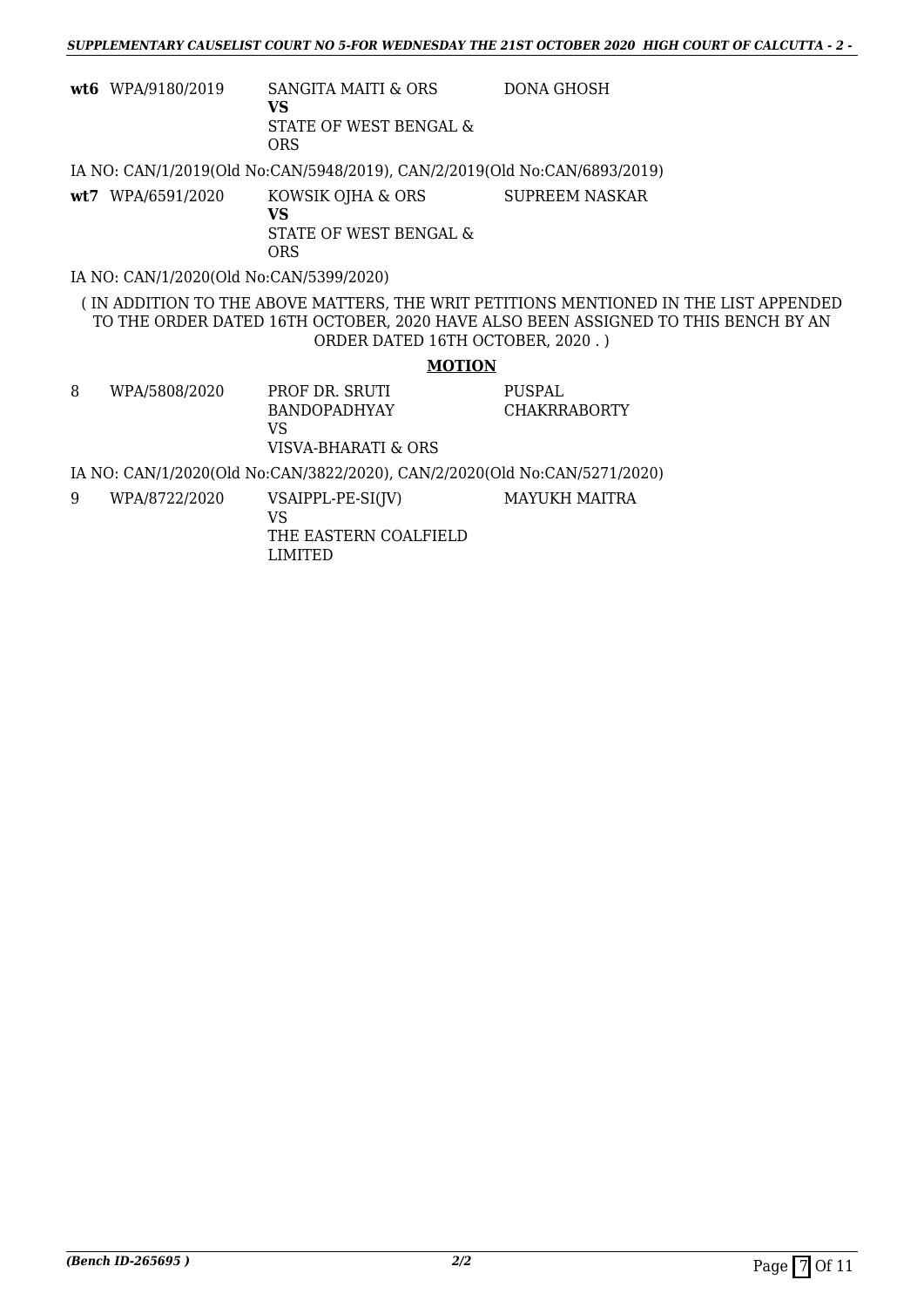

## **Appellate Side**

**SUPPLEMENTARY CAUSELIST For Wednesday The 21st October 2020**

> **COURT NO. 23 SINGLE BENCH (SB)**

### **HON'BLE JUSTICE ARINDAM MUKHERJEE (VIA VIDEO CONFERENCE)**

## **NOTE : MATTERS WILL BE TAKEN UP THROUGH PHYSICAL HEARING ONLY WHEN BOTH THE PARTIES ARE AGREED.**

|                |                                         | <b>FOR JUDGMENT</b>                                                                   |                         |  |
|----------------|-----------------------------------------|---------------------------------------------------------------------------------------|-------------------------|--|
| $\mathbf{1}$   | WPA/5687/2020<br>(CHAMBER)              | <b>GOBINDA MAITY</b><br>VS                                                            | RAVI RANJAN KUMAR       |  |
|                |                                         | MIDNAPUR MUNICIPALITY& ORS                                                            |                         |  |
|                |                                         | IA NO: CAN/1/2020(Old No:CAN/3574/2020), CAN/2/2020, CAN/3/2020                       |                         |  |
| $\overline{2}$ | WPA/6228/2020                           | <b>BARNALI GHOSH</b><br>VS                                                            | <b>GARGI GOSWAMI</b>    |  |
|                |                                         | STATE OF WEST BENGAL& ORS                                                             |                         |  |
|                | IA NO: CAN/1/2020(Old No:CAN/4599/2020) |                                                                                       |                         |  |
|                |                                         | <b>CIVIL REVISION</b>                                                                 |                         |  |
| 3              | CO/2874/2019                            | SMRITI PAUL @ SMRITIKANA<br>PAUL<br>VS<br>UNION OF INDIA & ORS                        | SATRAJIT SINHA ROY      |  |
| 4              | CO/1147/2020                            | <b>KEKA GUHA &amp; ANR</b><br>VS<br><b>BASUDEV SARKAR</b>                             | DEBABRATA ROY           |  |
|                | IA NO: CAN/1/2020(Old No:CAN/4039/2020) |                                                                                       |                         |  |
| 5              | CO/1252/2020                            | <b>SUKANTA MUKHERJEE</b><br>VS<br>MANIK CHANDRA DAS @ SUREN<br><b>DAS</b>             | <b>MANAS KUMAR DAS</b>  |  |
|                | IA NO: CAN/1/2020                       |                                                                                       |                         |  |
| 6              | CO/1255/2020                            | PITU DAS                                                                              | RAJESH NASKAR           |  |
|                |                                         | VS<br>SHYAMAL KUMAR PAL                                                               |                         |  |
| 7              | CO/1276/2020                            | LALIT KUMAR PRAHLADKA<br><b>VS</b><br>BEENA GUPTA INFOTECH<br>PRIVATE LIMITED AND ORS | <b>BINAY KUMAR JAIN</b> |  |
| 8              | CO/1362/2020                            | NAMITA DEBI ALIAS SHAW                                                                | <b>ANIMESH PAUL</b>     |  |
|                |                                         | VS<br>LALTU GHORUI AND ORS                                                            |                         |  |
|                |                                         | <b>APPLICATION</b>                                                                    |                         |  |
| 9              | CO/455/2020                             | <b>GAUTAM JANA &amp; ANR</b><br>VS<br>AMALESH KUMAR DAS                               | <b>SINTHIA BALA</b>     |  |
|                | IA NO: CAN/1/2020                       |                                                                                       |                         |  |

### **NEW MOTION**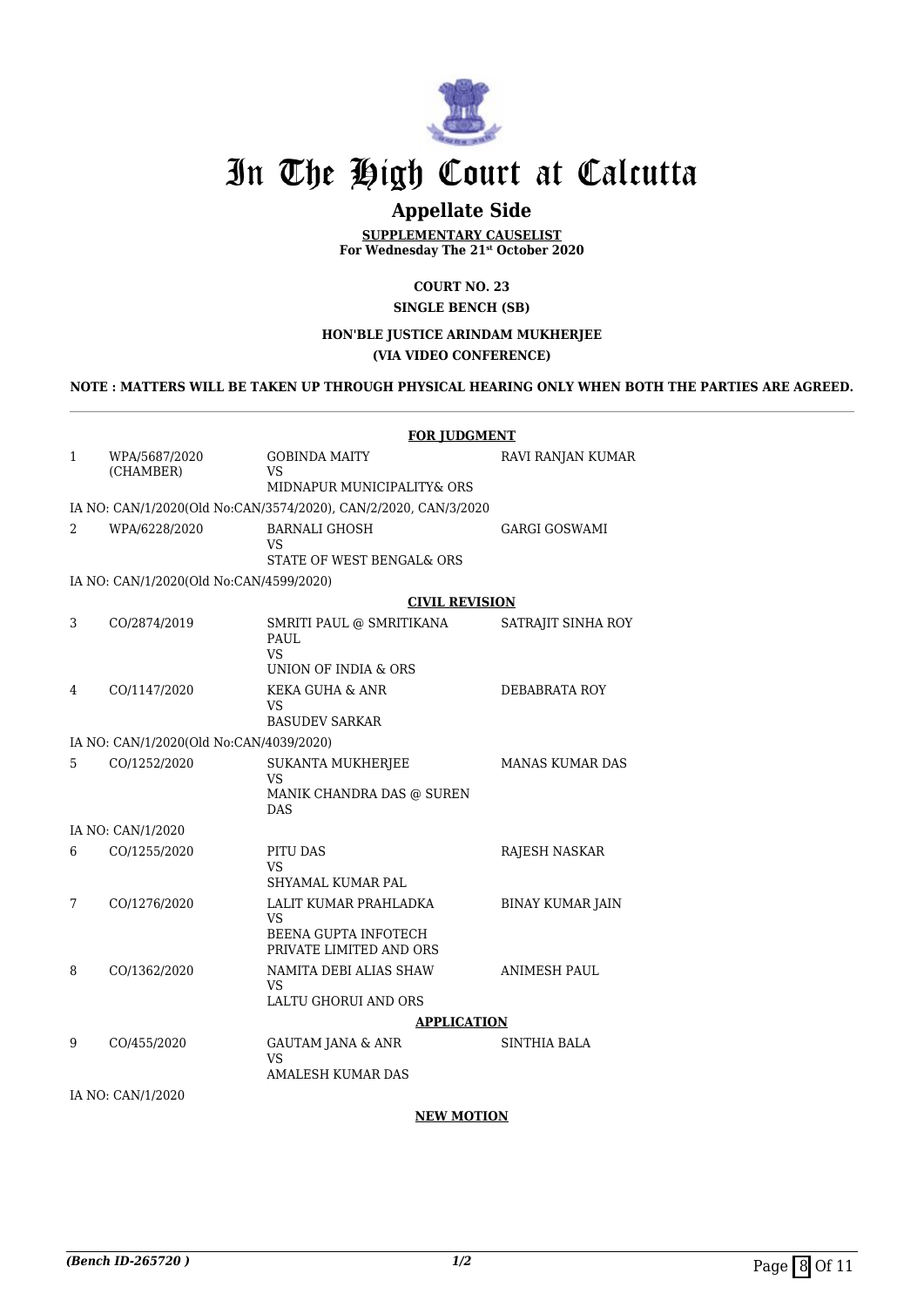### *SUPPLEMENTARY CAUSELIST COURT NO 23-FOR WEDNESDAY THE 21ST OCTOBER 2020 HIGH COURT OF CALCUTTA - 2 -*

| 10 | CO/3093/2019                            | ARIJIT MITRA<br>VS<br>RITUPARNA BASU MITRA                       | DIP CHANDA        |
|----|-----------------------------------------|------------------------------------------------------------------|-------------------|
|    | IA NO: CAN/1/2020(Old No:CAN/3848/2020) |                                                                  |                   |
| 11 | CO/371/2020                             | AHOK KUMAR CHOWDHURY<br>VS<br>PARTHA PRATIM CHOWDHURY            | RAJLAKSHMI GHATAK |
|    | IA NO: CAN/1/2020                       |                                                                  |                   |
| 12 | CO/1183/2020                            | DURGA PRASAD AGARWAL & ANR<br>VS<br><b>MANISH JAIN &amp; ORS</b> | AVIRUP CHATTERIEE |
|    | IA NO: CAN/1/2020(Old No:CAN/5812/2020) |                                                                  |                   |
| 13 | CO/1225/2020                            | SOMNATH SARKAR<br>VS<br>ATASI SAHA                               | DEBABRATA ROY     |

IA NO: CAN/1/2020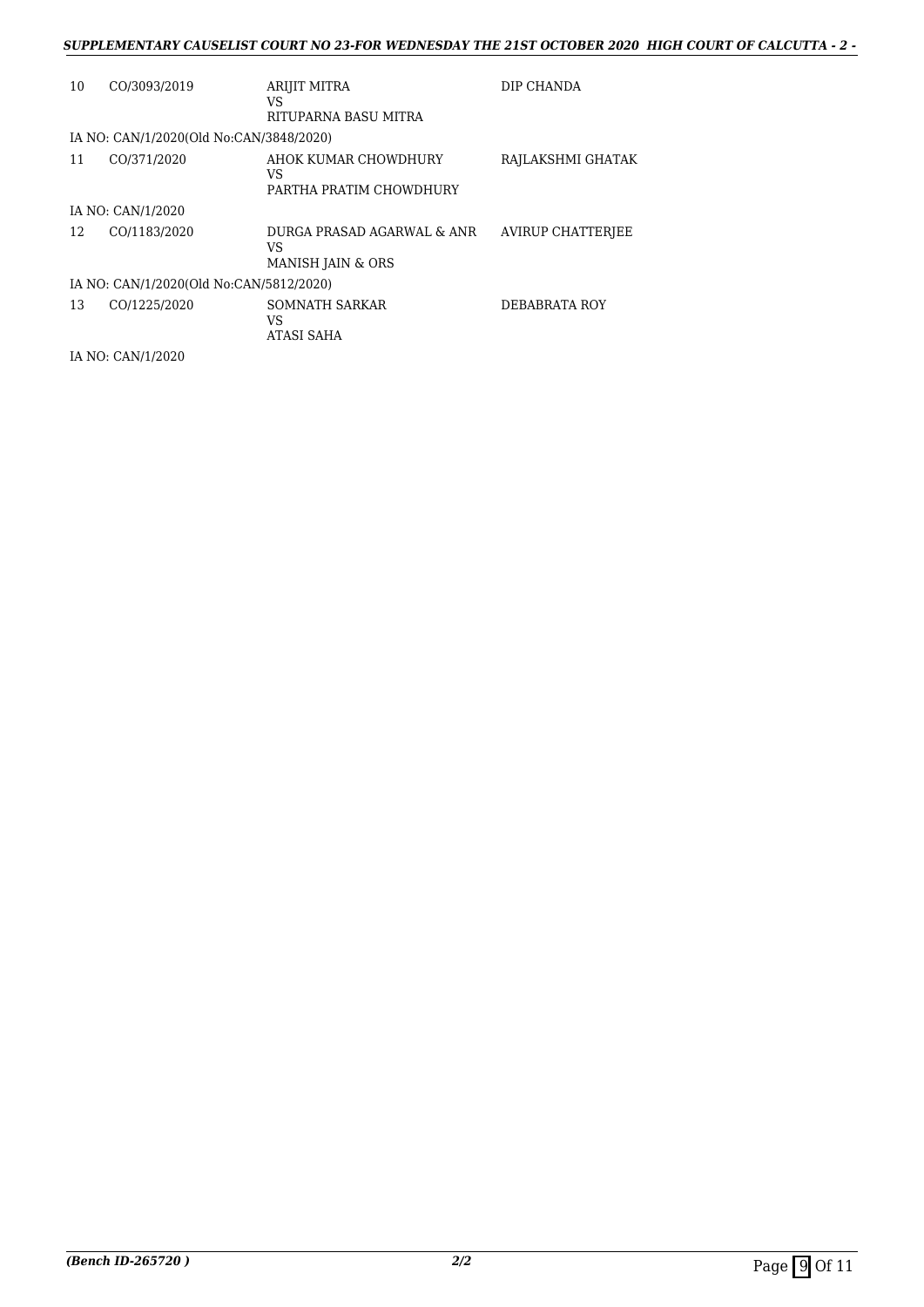

## **Appellate Side**

**SUPPLEMENTARY CAUSELIST For Wednesday The 21st October 2020**

> **COURT NO. 19 SINGLE BENCH (SB)**

#### **HON'BLE JUSTICE AMRITA SINHA (VIA VIDEO CONFERENCE)**

### **NOTE : MATTERS WILL BE TAKEN UP THROUGH PHYSICAL HEARING ONLY WHEN BOTH THE PARTIES ARE AGREED.**

|                   |               | <b>MOTION</b>                                               |                       |  |  |
|-------------------|---------------|-------------------------------------------------------------|-----------------------|--|--|
| 1                 | AST/19/2020   | SANJIT KUMAR PURKAIT<br>VS<br>State of West Bengal AND ORS  | Ali Ahsan Alamgir     |  |  |
| $\mathfrak{D}$    | WPA/2086/2020 | MANASH KUMAR CHOUDHURY<br>VS<br>UNIVERSITY OF BURDWAN & ORS | SUBHANKAR DAS         |  |  |
| IA NO: CAN/1/2020 |               |                                                             |                       |  |  |
| 3                 | WPA/7200/2020 | M/S. NORTHERN CARGO SERVICE<br>VS<br>Union of India         | <b>MANAS DASGUPTA</b> |  |  |
| IA NO: CAN/1/2020 |               |                                                             |                       |  |  |
| 4                 | WPA/8228/2020 | PRANAB GHOROI<br>VS<br>STATE OF WEST BENGAL AND<br>ORS.     | SOUNAK BHATTACHARYA   |  |  |
| 5                 | WPA/8772/2020 | DIPPAMAN SAMANTA<br>VS<br>STATE OF WEST BENGAL AND<br>ORS.  | RITUPARNA GHOSH       |  |  |